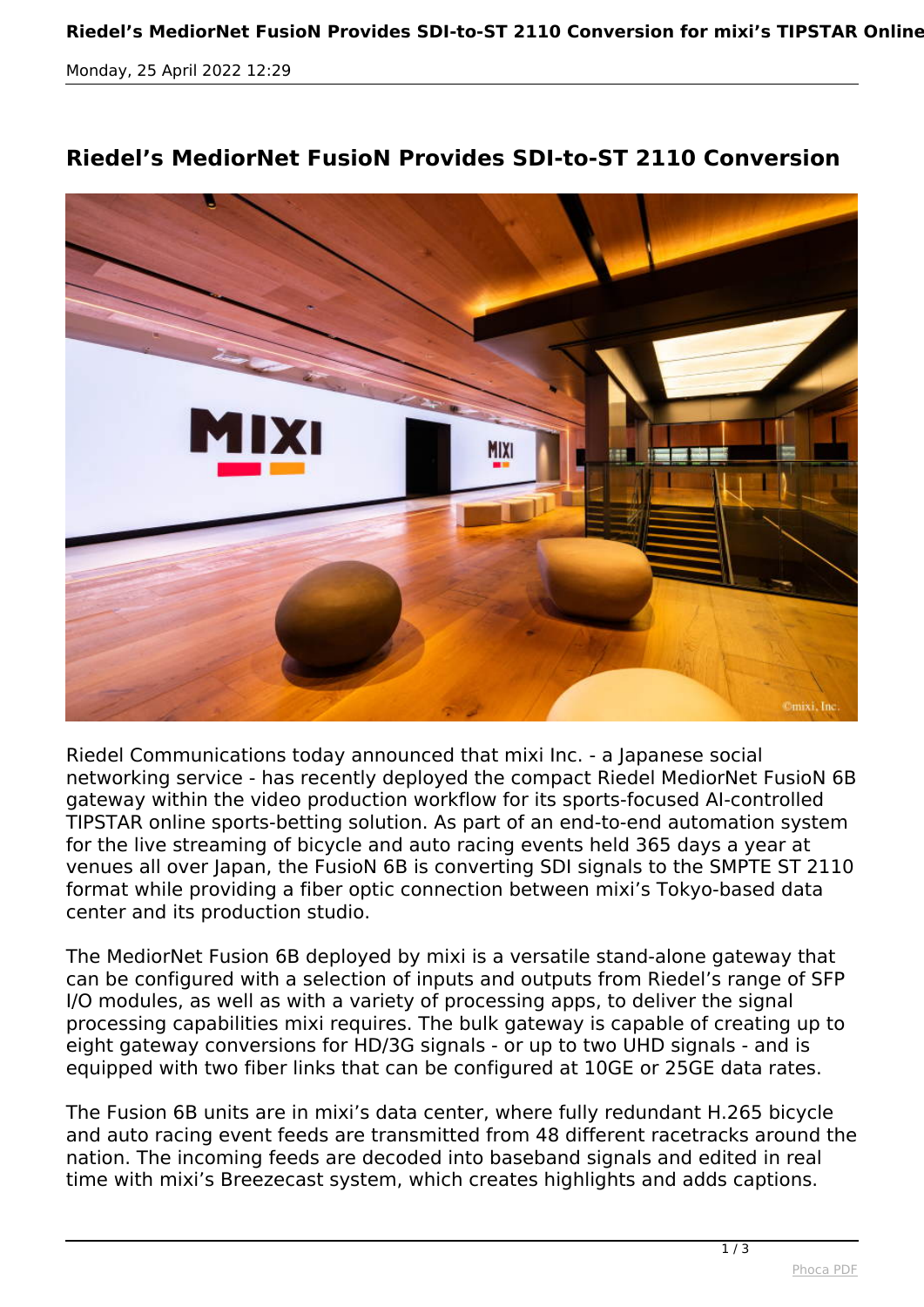*Monday, 25 April 2022 12:29*

*The baseband signals are then converted to the ST 2110 format by the Riedel Fusion 6Bs and sent to mixi's MOANI system for conversion to WebRTC. In addition, the devices' fiber links allow mixi to connect its data center and production studio via two fiber optic cables, each at 100Gbps.*



*"We did our due diligence and explored a number of solutions to provide basebandto-ST 2110 conversion for our TIPSTAR service. With its space-saving design, low cost per port, and ease of management, the FusioN 6B was an easy choice," said Taichi Sato, Infrastructure Division Development Operations Network Development Group at mixi Inc. "With the gateway in our workflow, we've realized a fully automated video streaming system that greatly lowers the cost of deployment by dramatically reducing the number of operators required."*